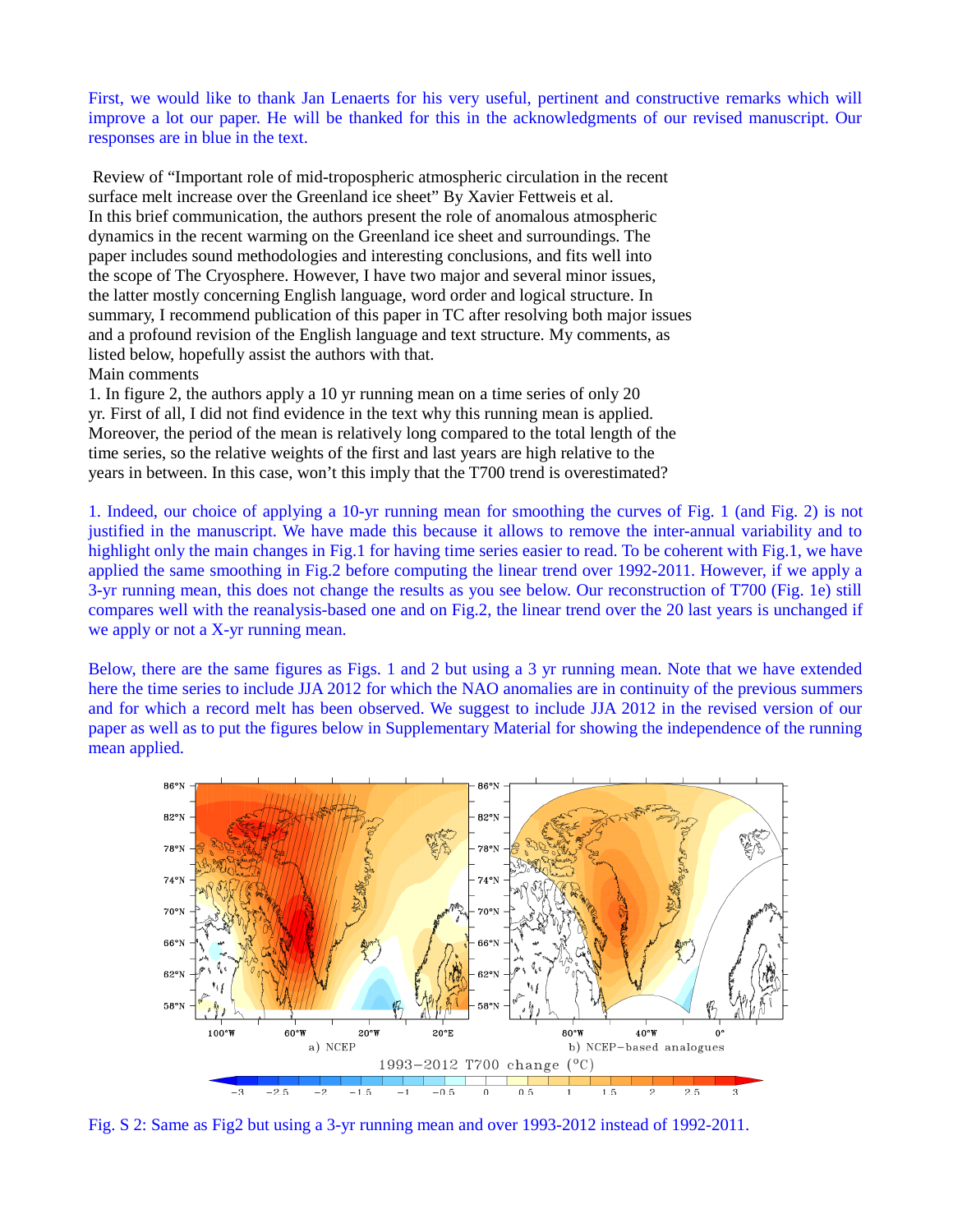

Fig S 1: Same as Fig 1 but using a 3-yr running mean.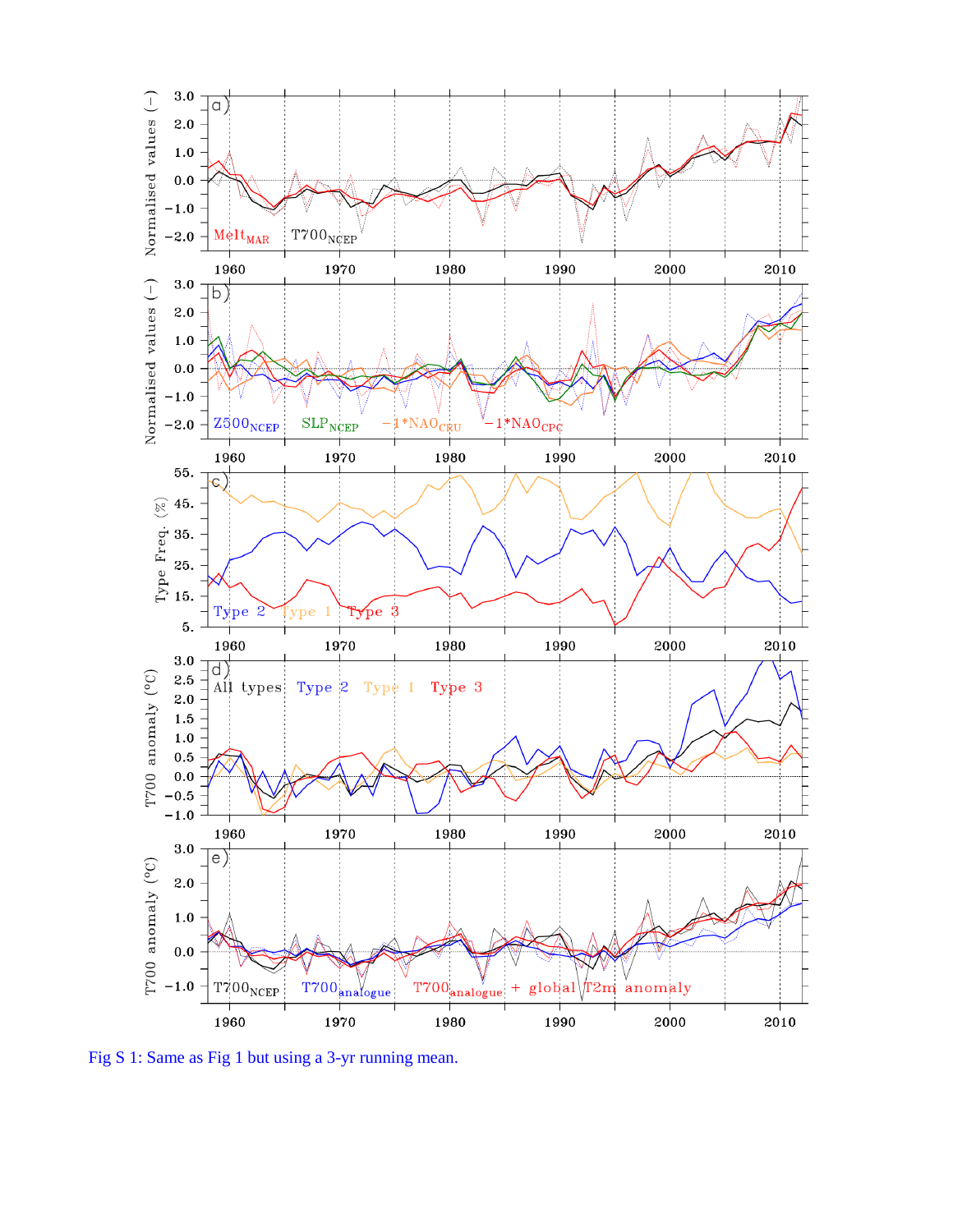2. My second main issue concerns Section 6. I think that showing the GCM NAO's is interesting as such, but I would suggest the authors to reflect on the GCM reliability in terms of present-day atmospheric dynamics first. If none of them is able to resolve the NAO variability (including anomalously negative NAO's) in the current climate, what is then the point to show their future behavior? This would involve much more work, and would require, for example, the application of your analogues method and CTC to the GCM output. In general, I would suggest adaptations to the text to reflect this uncertainty.

The table below lists the min and max JJA NAO index over 1961-1990 from NCEP-NCAR and simulated by 28 CMIP5 GCMs. The min/max is given in normalised value (i.e. divided by the standard deviation over 1961- 1990) as well as in hPa. The average and standard deviation (inter-annual variability) of the JJA NAO index over 1961-1990 is also given in hPa. The JJA NAO index is defined here as the JJA sea level pressure difference between the Azores (27 °W, 39 °N) and south-west Iceland (22 °W, 64 °N).

|                     | JJA NAO index over 1961-1990         |         |      |         |       |           |
|---------------------|--------------------------------------|---------|------|---------|-------|-----------|
|                     | Max                                  | Min     | Max  | Min     | Ave   | Std. Dev. |
|                     | Normalised by the standard deviation |         |      | in hPa  |       |           |
| <b>NCEP-NCAR v1</b> | 1.88                                 | $-2.29$ | 5.03 | $-6.14$ | 13.95 | 2.68      |
| ACCESS1-0           | 2.16                                 | $-1.49$ | 6.12 | $-4.23$ | 11.18 | 2.84      |
| ACCESS1-3           | 1.83                                 | $-2.63$ | 6.92 | $-9.93$ | 12.68 | 3.78      |
| BCC-CSM1-1          | 2.14                                 | $-1.69$ | 5.59 | $-4.41$ | 14.08 | 2.61      |
| <b>BNU-ESM</b>      | 1.85                                 | $-2.04$ | 5.68 | $-6.26$ | 14.37 | 3.07      |
| CanESM2             | 1.71                                 | $-1.73$ | 3.62 | $-3.65$ | 16.11 | 2.11      |
| CCSM4               | 1.85                                 | $-2.07$ | 4.88 | $-5.46$ | 15.68 | 2.64      |
| CESM1-BGC           | 2.03                                 | $-2.41$ | 5.77 | $-6.86$ | 15.99 | 2.84      |
| CMCC-CM             | 1.71                                 | $-2.51$ | 5.17 | $-7.59$ | 11.90 | 3.02      |
| CNRM-CM5            | 1.95                                 | $-1.89$ | 6.68 | $-6.49$ | 9.81  | 3.43      |
| CSIRO-Mk3-6-0       | 1.98                                 | $-2.20$ | 4.76 | $-5.28$ | 12.58 | 2.40      |
| FGOALS-s2           | 2.41                                 | $-1.47$ | 6.84 | $-4.18$ | 9.48  | 2.84      |
| <b>FIO-ESM</b>      | 1.89                                 | $-2.75$ | 6.09 | $-8.88$ | 10.87 | 3.23      |
| <b>GFDL-CM3</b>     | 1.66                                 | $-2.01$ | 5.42 | $-6.59$ | 13.24 | 3.28      |
| <b>GFDL-ESM2M</b>   | 1.84                                 | $-2.05$ | 5.81 | $-6.48$ | 11.59 | 3.17      |
| GISS-E2-R           | 2.45                                 | $-1.61$ | 5.74 | $-3.76$ | 7.78  | 2.34      |
| HadGEM2-AO          | 1.92                                 | $-1.80$ | 5.25 | $-4.90$ | 12.43 | 2.73      |
| HadGEM2-CC          | 1.75                                 | $-2.73$ | 4.55 | $-7.12$ | 11.96 | 2.61      |
| HadGEM2-ES          | 1.80                                 | $-2.89$ | 4.43 | $-7.13$ | 11.65 | 2.47      |
| <b>INMCM4</b>       | 2.01                                 | $-1.41$ | 5.20 | $-3.64$ | 9.18  | 2.59      |
| <b>IPSL-CM5A-MR</b> | 3.00                                 | $-1.49$ | 7.04 | $-3.50$ | 10.79 | 2.35      |
| <b>IPSL-CM5B-LR</b> | 2.16                                 | $-2.03$ | 5.43 | $-5.10$ | 2.67  | 2.52      |
| MIROC5              | 1.90                                 | $-2.17$ | 5.65 | $-6.47$ | 12.06 | 2.98      |
| MIROC-ESM-CHEM      | 2.18                                 | $-1.80$ | 5.78 | $-4.77$ | 9.77  | 2.65      |
| MIROC-ESM           | 3.06                                 | $-1.94$ | 7.73 | $-4.91$ | 10.77 | 2.53      |
| MPI-ESM-LR          | 1.68                                 | $-2.19$ | 4.54 | $-5.91$ | 14.83 | 2.70      |
| MPI-ESM-MR          | 2.32                                 | $-2.09$ | 5.88 | $-5.28$ | 14.81 | 2.53      |
| <b>IMRI-CGCM3</b>   | 1.96                                 | $-1.88$ | 7.09 | $-6.80$ | 8.20  | 3.61      |
| NorESM1-M           | 2.09                                 | $-1.68$ | 5.57 | $-4.49$ | 13.54 | 2.67      |
| <b>CMIP5</b> mean   | 2.05                                 | $-2.02$ | 5.69 | $-5.72$ | 11.79 | 2.80      |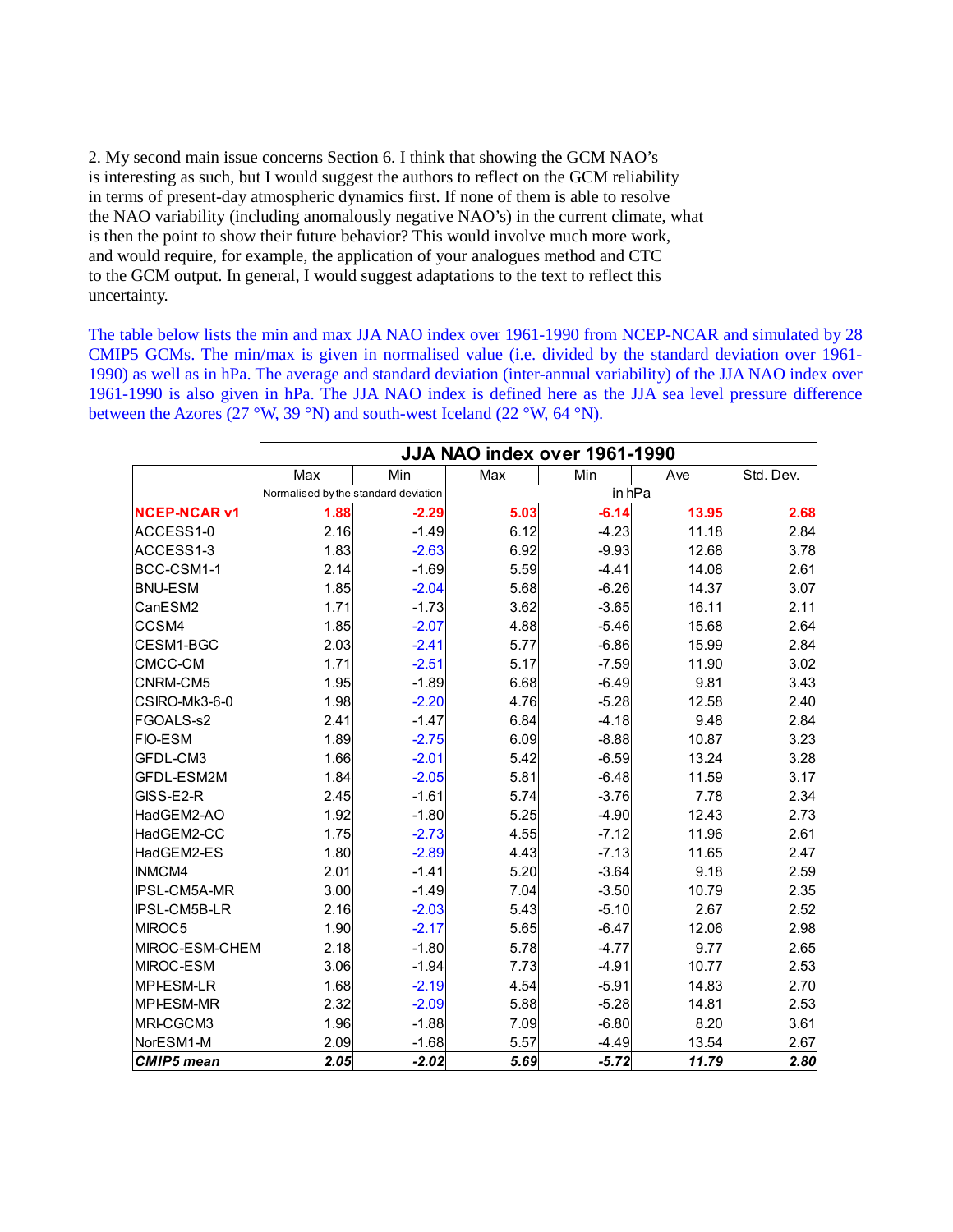As you see, most of the GCMs are able to simulate the inter-annual variability of the NAO index over 1961-1990 and extreme negative JJA NAO index values similar to the one "observed" from the NCEP-NCAR reanalysis v1 over 1961-1990. Therefore, we can conclude that most of them are able to simulate such negative NAO values as those currently observed ( $\sim$  -2 for the normalised NAO) but they fail to simulate the current succession of summers with negative JJA NAO values.

For the evaluation of the CMIP5 GCMs over current climate by using our CTC, we refer to Belleflamme et al.  $(2012)^{1}$  $(2012)^{1}$  $(2012)^{1}$ .

Minor comments P4102 L4: towards increasing melt: place this between 'trend' and 'observed' L8: since 20 yr: since 1992. L10: mean temperature from reanalyses L13: in surface  $=$  at the surface L14: put comma after 1990s L15: islands = Arctic Archipelago L17: more frequent than before: this is vague, specify L18: Greenland and the Ellesmere and Baffin Islands L24: a succession. . ..: move this to between ' observed' and 'over' P4103

Thanks for all of these suggestions that will improve the revised manuscript.

L4: It would strengthen the paper even more if you could update this

As we have suggested earlier, the revised version of our paper will include JJA 2012. The circulation still explains ~ 70 % (resp. ~65%) of the current JJA T700 increase over 1993-2012 (resp. over 1983-2012).

L7: which has  $=$  and have L14: elevation change cannot be in or out of balance L22: comma after modes P4104 L1: extracting=that extracts L12: in the last 50  $yr = in a longer term$ 

Thanks.

P4105 L4: Reanalysis 1? Specify

It is the NCEP-NCAR reanalysis version 1. The NCEP-NCAR v2 reanalysis (including assimilation from satellite data) is available over 1979-2012. We will write "Reanalysis v1" in the text.

L4: NCEP also forms an independent dataset, compared to ERA40/ERA-Interim that are used to drive MAR. L8-24: This part can be largely improved, first of all by shortening it significantly. Line

17-24 are mostly repetitive statements.

<span id="page-3-0"></span><sup>1</sup> Belleflamme A., Fettweis X., Lang C. and Erpicum M: Current and future atmospheric circulation at 500 hPa over Greenland simulated by the CMIP3 and CMIP5 global models. Climate Dynamics, doi: 10.1007/s00382-012-1538-2, 2012.<http://www.springerlink.com/content/m765331048634740/>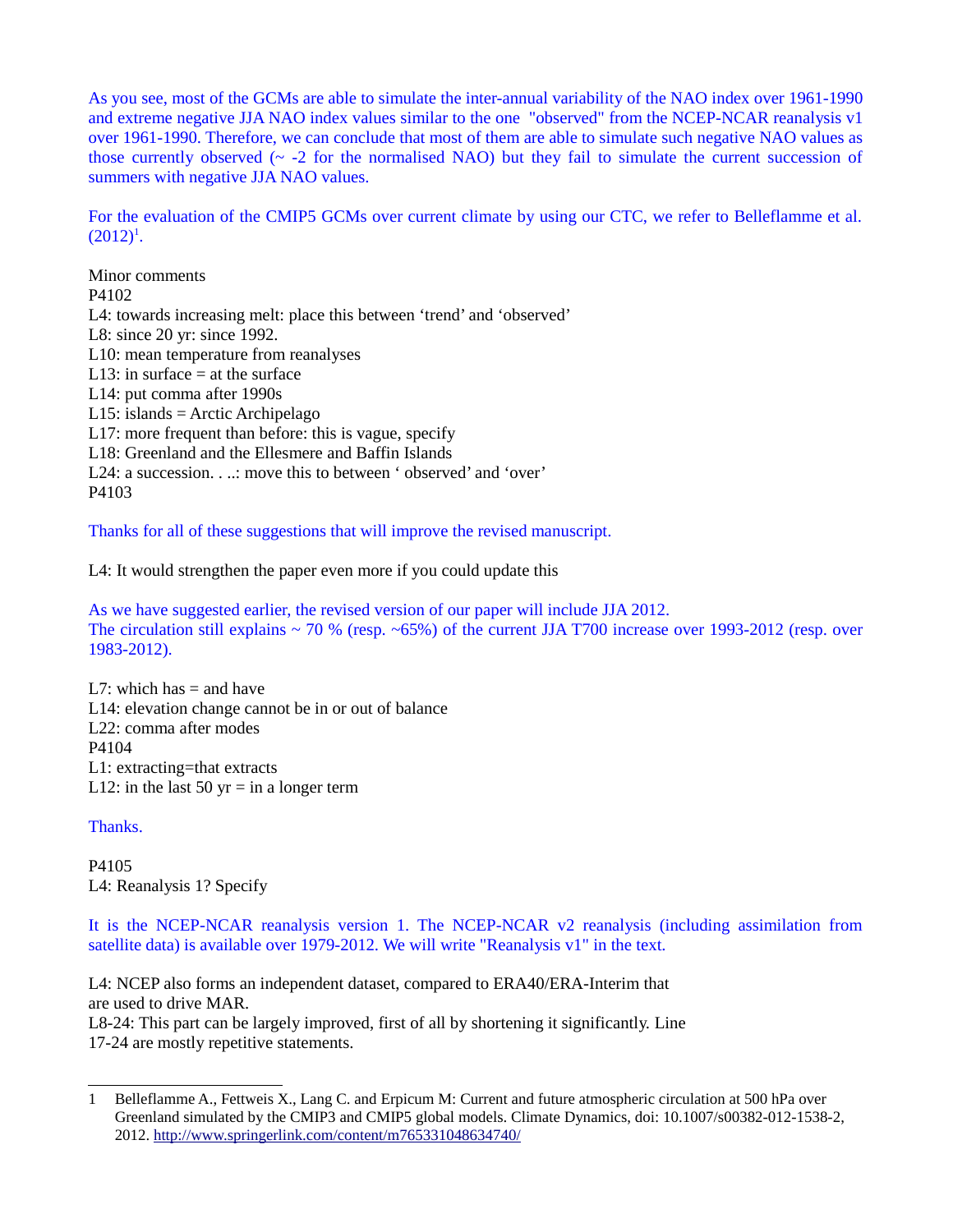We will simplify this section and make it more understandable.

L29: both at the surface and at 500 hPa P4106 L3: has L7: the sensitivity of our results to the choice of dataset

## **Thanks**

L10: I understand, but you used the "non-homogeneous" MAR results to correlate NCEP T700 to MAR melt. Please comment.

Indeed, there is a break on 31 Dec 1978 – 1 Jan 1979 in the MAR time series. But, the MAR results are used here only to show the good correlation (0.93) between T700 and the surface melt and therefore this inhomogeneity does not impact the T700-based discussion afterward.

L15-17: try to break this sentence in two, that reads better. L20: I would reverse the statement: the ice sheet top reaches an altitude above that of the 700 mbar pressure plane. L26: delete 'more' P4107 L26: in Supplement. Please specify, refer to Table S1. P4108

Thanks for these suggestions.

L10: less homogeneous? What do you mean?

For each circulation type, a threshold in the similitude index is chosen to build the type. We have fixed here the number of possible circulation types to 3. In our CTC, as justified in Fettweis et al. (2011), if the percentage of unclassified days is lower than 1% after building the last type for a chosen index threshold, these days are included in the last type even if they are not similar. This explains why this last type is less "homogeneous" than the other types.

We suggest to remove this confusing sentence because this does not affect the discussion afterward.

L16: on average L17-21: too long sentence and vague statements. It says that Type 1 and 2 both decrease from 15 to 40%? I would also remove the part starting with 'and in particular'

Indeed, this sentence was not clear. Type 3 increases from  $~15\%$  to  $40\%$ Type 2 decreases from ~35% to 15 % Type 1 decreases from ~45% to 35% We will rephrase this sentence and remove the second part of the sentence as you suggest.

L24: remove 'on the one hand' L26: on the other hand  $=$  Moreover, L28: at the surface P4109 L17: is 0.88 with a RMSE . . . and standard deviation of. . . L19-22: can be removed in my opinion L20: remove 'successfully'